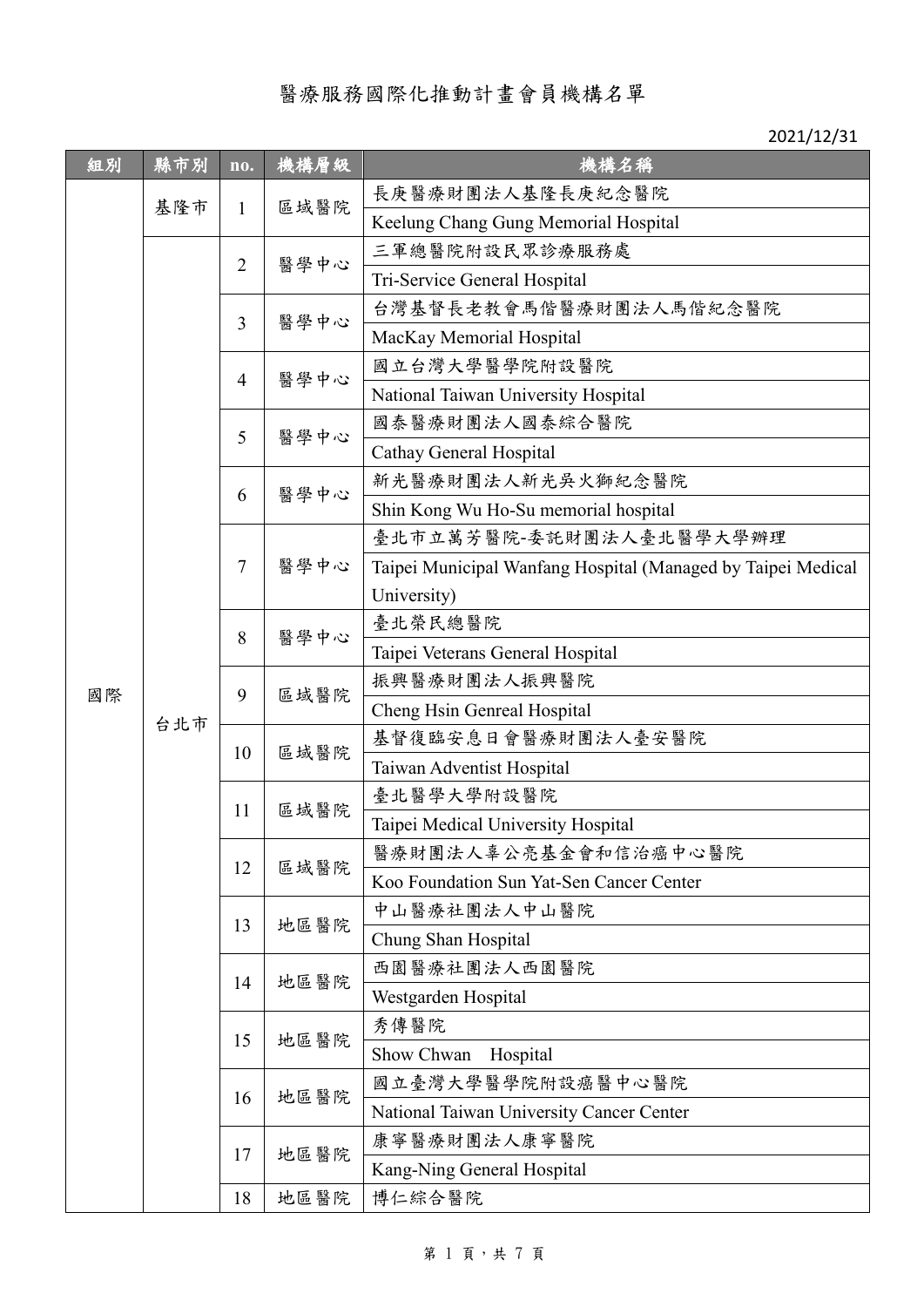| 組別 | 縣市別 | no. | 機構層級 | 機構名稱                                                        |
|----|-----|-----|------|-------------------------------------------------------------|
|    |     |     |      | Pojen General Hospital                                      |
|    |     | 19  | 地區醫院 | 臺北市北投健康管理醫院                                                 |
|    |     |     |      | Taipei Beitou Health Management Hospital                    |
|    |     |     |      | 醫療財團法人徐元智先生醫藥基金會亞東紀念醫院                                      |
|    |     | 20  | 醫學中心 | Far Eastern Memorial Hospital                               |
|    |     | 21  | 區域醫院 | 天主教耕莘醫療財團法人耕莘醫院                                             |
|    |     |     |      | Cardinal Tien Hospital                                      |
|    |     | 22  | 區域醫院 | 佛教慈濟醫療財團法人台北慈濟醫院                                            |
|    |     |     |      | Taipei Tzu Chi Hospital                                     |
|    |     | 23  |      | 衛生福利部臺北醫院                                                   |
|    | 新北市 |     | 區域醫院 | Taipei Hospital, Ministry of Health and Welfare             |
|    |     |     | 區域醫院 | 衛生福利部雙和醫院〈委託臺北醫學大學興建經營〉                                     |
|    |     | 24  |      | Taipei Medical University - Shuang Ho Hospital, Ministry of |
|    |     |     |      | Health and Welfare                                          |
|    |     |     |      | 天主教耕莘醫療財團法人永和耕莘醫院                                           |
|    |     | 25  | 地區醫院 | Yonghe Cardinal Tien Hospital                               |
|    |     |     | 地區醫院 | 輔仁大學學校財團法人輔仁大學附設醫院                                          |
|    |     | 26  |      | Fu Jen Catholic University Hospital                         |
|    |     |     | 醫學中心 | 長庚醫療財團法人林口長庚紀念醫院                                            |
|    |     | 27  |      | Chang Gung Memorial Hospital, Linkou branch                 |
|    |     | 28  | 區域醫院 | 天成醫療社團法人天晟醫院                                                |
|    |     |     |      | Ten chen Medical Group(TCMG)-Ten-Chan General Hospital      |
|    |     | 29  | 區域醫院 | 沙爾德聖保祿修女會醫療財團法人聖保祿醫院                                        |
|    |     |     |      | Saint Paul's Hospital                                       |
|    |     | 30  | 區域醫院 | 敏盛綜合醫院                                                      |
|    |     |     |      | Min Sheng General Hospital                                  |
|    | 桃園市 | 31  | 區域醫院 | 衛生福利部桃園醫院                                                   |
|    |     |     |      | Taoyuan General Hospital, Ministry of Health and Welfare    |
|    |     | 32  | 區域醫院 | 聯新國際醫院                                                      |
|    |     |     |      | Landseed International Hospital                             |
|    |     | 33  | 地區醫院 | 怡仁綜合醫院                                                      |
|    |     |     |      | YeeZen General Hospital                                     |
|    |     | 34  | 地區醫院 | 長庚醫療財團法人桃園長庚紀念醫院                                            |
|    |     |     |      | Chang Gung Memorial Hospital                                |
|    |     | 35  | 地區醫院 | 懷寧醫院                                                        |
|    |     |     |      | Armfulcare Hospital                                         |
|    |     | 36  | 區域醫院 | 東元醫療社團法人東元綜合醫院                                              |
|    | 新竹縣 |     |      | Ton-Yen General Hospital                                    |
|    |     | 37  | 地區醫院 | 中國醫藥大學新竹附設醫院                                                |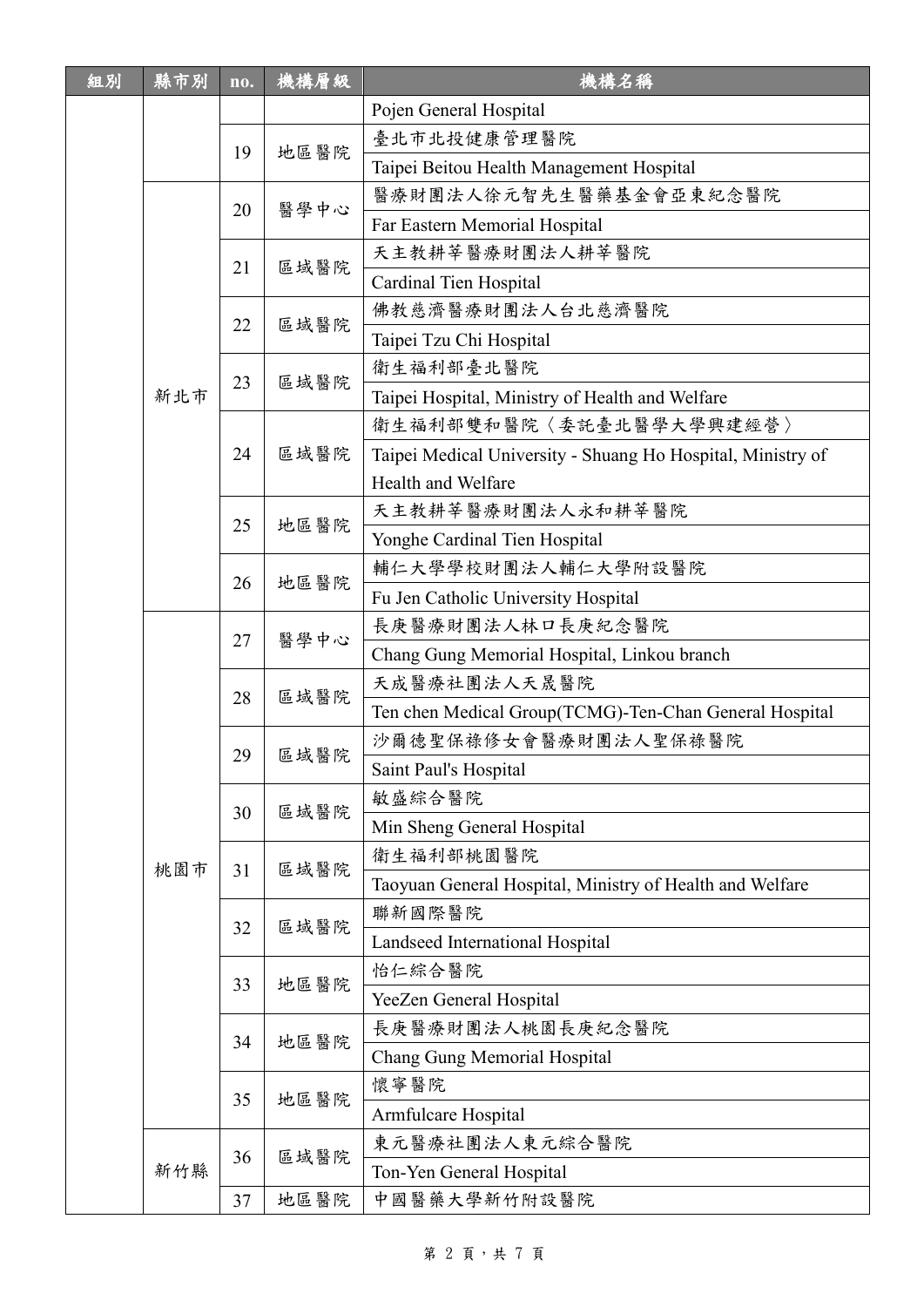| 組別 | 縣市別 | no. | 機構層級 | 機構名稱                                                    |
|----|-----|-----|------|---------------------------------------------------------|
|    |     |     |      | China Medical University Hsinchu Hospital               |
|    |     |     | 醫學中心 | 中山醫學大學附設醫院                                              |
|    |     | 38  |      | Chung Shan Medical University Hospital                  |
|    |     |     |      | 中國醫藥大學附設醫院                                              |
|    |     | 39  | 醫學中心 | China Medical University Hosptial                       |
|    |     | 40  | 醫學中心 | 臺中榮民總醫院                                                 |
|    |     |     |      | Taichung Veterans General Hospital                      |
|    |     | 41  | 區域醫院 | 仁愛醫療財團法人大里仁愛醫院                                          |
|    |     |     |      | Jen-Ai Hospital                                         |
|    |     |     |      | 光田醫療社團法人光田綜合醫院                                          |
|    | 台中市 | 42  | 區域醫院 | Kuang Tien General Hospital                             |
|    |     | 43  | 區域醫院 | 童綜合醫療社團法人童綜合醫院                                          |
|    |     |     |      | Tungs' Taichung MetroHarbor Hospital                    |
|    |     |     | 區域醫院 | 澄清綜合醫院中港分院                                              |
|    |     | 44  |      | Cheng Ching Hospital Chung Kang Brach                   |
|    |     |     |      | 衛生福利部臺中醫院                                               |
|    |     | 45  | 區域醫院 | Taichung Hospital of the Ministry of Health and Welfare |
|    |     | 46  |      | 長安醫院                                                    |
|    |     |     | 地區醫院 | Everan hospital                                         |
|    |     | 47  | 地區醫院 | 茂盛醫院                                                    |
|    |     |     |      | Lee Women's Hospital                                    |
|    |     | 48  | 醫學中心 | 彰化基督教醫療財團法人彰化基督教醫院                                      |
|    | 彰化縣 |     |      | Changhua Christian Hospital                             |
|    |     | 49  | 區域醫院 | 秀傳醫療財團法人彰濱秀傳紀念醫院                                        |
|    |     |     |      | Chang Bing Show Chwan Memorial Hospital                 |
|    |     | 50  | 地區醫院 | 員生醫院                                                    |
|    |     |     |      | Yuan Sheng Hospital                                     |
|    |     | 51  | 地區醫院 | 員榮醫療社團法人員榮醫院                                            |
|    |     |     |      | Yuan Rung Hospital                                      |
|    | 南投縣 | 52  | 區域醫院 | 埔基醫療財團法人埔里基督教醫院                                         |
|    |     |     |      | Puli Christian Hospital                                 |
|    | 雲林縣 | 53  | 區域醫院 | 國立臺灣大學醫學院附設醫院雲林分院                                       |
|    |     |     |      | National Taiwan University Hospital Yunlin Branch       |
|    |     | 54  | 區域醫院 | 天主教中華聖母修女會醫療財團法人天主教聖馬爾定醫院                               |
|    |     |     |      | St. Martin De Porres Hospital                           |
|    | 嘉義市 | 55  | 區域醫院 | 臺中榮民總醫院嘉義分院                                             |
|    |     |     |      | Chiayi Branch, Taichung Veterans General Hospital       |
|    |     | 56  | 區域醫院 | 戴德森醫療財團法人嘉義基督教醫院                                        |
|    |     |     |      | Ditmanson Medical Foudation Chia-Yi Christian Hospital  |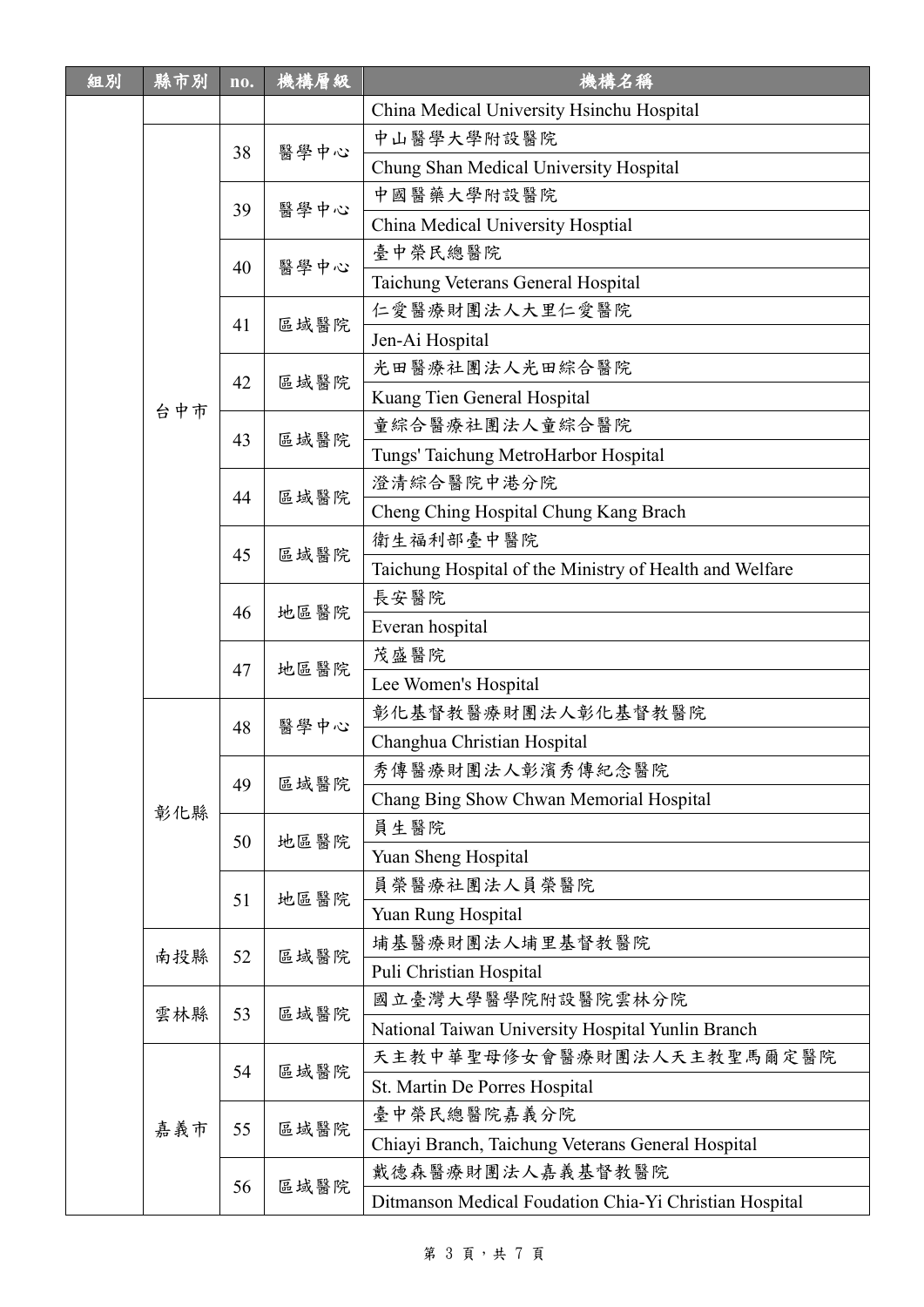| 組別 | 縣市別 | no. | 機構層級 | 機構名稱                                                      |
|----|-----|-----|------|-----------------------------------------------------------|
|    |     | 57  | 地區醫院 | 衛生福利部嘉義醫院                                                 |
|    |     |     |      | Chiayi Hospital of the Ministry of Health and Welfare     |
|    |     |     | 區域醫院 | 佛教慈濟醫療財團法人大林慈濟醫院                                          |
|    |     | 58  |      | Dalin Tzu Chi Hospital Buddhist Tzu Chi Medical Fundation |
|    | 嘉義縣 | 59  | 區域醫院 | 長庚醫療財團法人嘉義長庚紀念醫院                                          |
|    |     |     |      | Chiayi Chang Gung Memorial Hospital                       |
|    |     | 60  | 醫學中心 | 奇美醫療財團法人奇美醫院                                              |
|    | 台南市 |     |      | Chi Mei Hospital                                          |
|    |     | 61  | 醫學中心 | 國立成功大學醫學院附設醫院                                             |
|    |     |     |      | National Cheng Kung University Hospital                   |
|    |     | 62  |      | 長庚醫療財團法人高雄長庚紀念醫院                                          |
|    |     |     | 醫學中心 | Kaohsiung Chang Gung Memorial Hospital                    |
|    |     | 63  |      | 財團法人私立高雄醫學大學附設中和紀念醫院                                      |
|    |     |     | 醫學中心 | Kaohsiung Medical University Chung-Ho Memorial Hospital   |
|    |     | 64  | 醫學中心 | 高雄榮民總醫院                                                   |
|    |     |     |      | Kaohsiung Veterans General Hospital                       |
|    |     |     | 區域醫院 | 阮綜合醫療社團法人阮綜合醫院                                            |
|    |     | 65  |      | Yuan's General Hospital                                   |
|    |     | 66  | 區域醫院 | 高雄市立大同醫院(委託財團法人私立高雄醫學大學附設中                                |
|    |     |     |      | 和紀念醫院經營)                                                  |
|    |     |     |      | Kaohsiung Municipal Ta-Tung Hospital                      |
|    |     | 67  | 區域醫院 | 高雄市立小港醫院(委託財團法人私立高雄醫學大學經營)                                |
|    |     |     |      | Kaohsiung Municipal Siaogang Hospital                     |
|    |     | 68  | 區域醫院 | 高雄市立聯合醫院                                                  |
|    | 高雄市 |     |      | Kaohsiung Municipal United Hospital                       |
|    |     | 69  | 區域醫院 | 國軍高雄總醫院附設民眾診療服務處                                          |
|    |     |     |      | Kaohsiung Armed Forces General Hospital                   |
|    |     | 70  | 區域醫院 | 義大醫療財團法人義大醫院                                              |
|    |     |     |      | E-DA Hospital                                             |
|    |     | 71  | 地區醫院 | 中正脊椎骨科醫院                                                  |
|    |     |     |      | Jhong Jheng Spine & Orthopedic Hospital                   |
|    |     | 72  | 地區醫院 | 健仁醫院                                                      |
|    |     |     |      | Jiannren Hospital                                         |
|    |     | 73  | 地區醫院 | 健新醫院                                                      |
|    |     |     |      | Chien Shin Hospital                                       |
|    |     | 74  | 地區醫院 | 義大醫療財團法人義大大昌醫院                                            |
|    |     |     |      | E-DA DACHANG Hospital                                     |
|    |     | 75  | 地區醫院 | 博田國際醫院                                                    |
|    |     |     |      | Park One international Hoospital                          |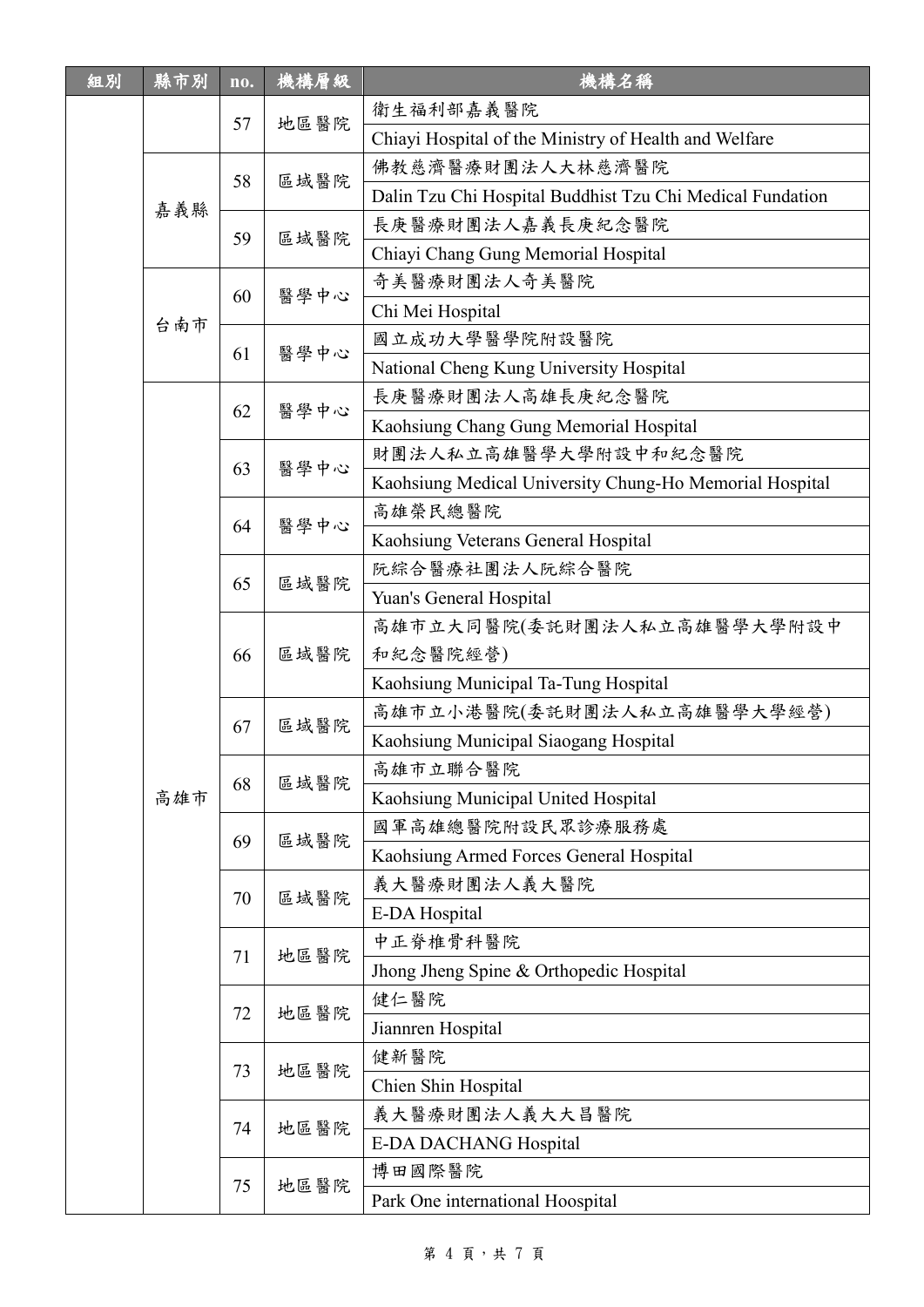| 組別  | 縣市別 | no. | 機構層級 | 機構名稱                                                         |
|-----|-----|-----|------|--------------------------------------------------------------|
|     |     |     | 區域醫院 | 安泰醫療社團法人安泰醫院                                                 |
|     |     | 76  |      | Antai Medical Care Cooperation Antai Tian-Sheng Memorial     |
|     | 屏東縣 |     |      | Hospital                                                     |
|     |     | 77  |      | 屏基醫療財團法人屏東基督教醫院                                              |
|     |     |     | 區域醫院 | Pingtung Christian Hospital                                  |
|     | 花蓮縣 | 78  | 醫學中心 | 佛教慈濟醫療財團法人花蓮慈濟醫院                                             |
|     |     |     |      | Hualien Tzu Chi Hospital Buddhist Tzu Chi Medical Foundation |
|     |     | 79  | 區域醫院 | 天主教靈醫會醫療財團法人羅東聖母醫院                                           |
|     |     |     |      | <b>SAINT MARY'S</b><br>HOSPITAL LUODONG                      |
|     | 宜蘭縣 |     |      | 醫療財團法人羅許基金會羅東博愛醫院                                            |
|     |     | 80  | 區域醫院 | LO-Hsu Mdeical Foundation Lotung Poh-Ai Hospital             |
|     | 連江縣 | 81  | 地區醫院 | 連江縣立醫院                                                       |
|     |     |     |      | Lienchiang County Hospital                                   |
|     |     |     | 診所   | 忠孝美麗爾診所                                                      |
|     |     | 82  |      | Merrier Aesthetics Clinic                                    |
|     |     | 83  | 診所   | 大學眼科診所                                                       |
|     |     |     |      | Universal Eye Center                                         |
|     |     |     | 診所   | 王家瑋婦產科診所                                                     |
|     |     | 84  |      | Dr. Wang Reproductive Fertility Center                       |
|     |     | 85  | 診所   | 台北諾貝爾眼科診所                                                    |
|     |     |     |      | Taipei Nobel Eye Clinic                                      |
|     |     | 86  | 診所   | 安法診所                                                         |
|     |     |     |      | An Fa Clinic                                                 |
|     | 台北市 | 87  | 診所   | 采新整形外科診所                                                     |
|     |     |     |      | La Visage Beauty Center                                      |
| 觀光A |     | 88  | 診所   | 祈新婦產科診所                                                      |
|     |     |     |      | Hope Fertility & PGT Center                                  |
|     |     | 89  | 診所   | 新眼光眼科診所                                                      |
|     |     |     |      | new vision eye clinic                                        |
|     |     | 90  | 診所   | 願麗醫美診所                                                       |
|     |     |     |      | Yuan li Medical Aesthetics Clinic                            |
|     |     | 91  |      | 生基婦產科診所                                                      |
|     |     |     | 診所   | <b>G ENEIVF</b>                                              |
|     |     | 92  | 診所   | 臺北婦產科診所                                                      |
|     |     |     |      | <b>TAIPEI FERTILITY CENTER</b>                               |
|     | 桃園市 | 93  | 診所   | 維思登牙醫診所                                                      |
|     |     |     |      | <b>Wisdent Dental Clinic</b>                                 |
|     | 新竹市 | 94  | 診所   | 東元醫療社團法人艾微芙診所                                                |
|     |     |     |      | Taiwan IVF Group                                             |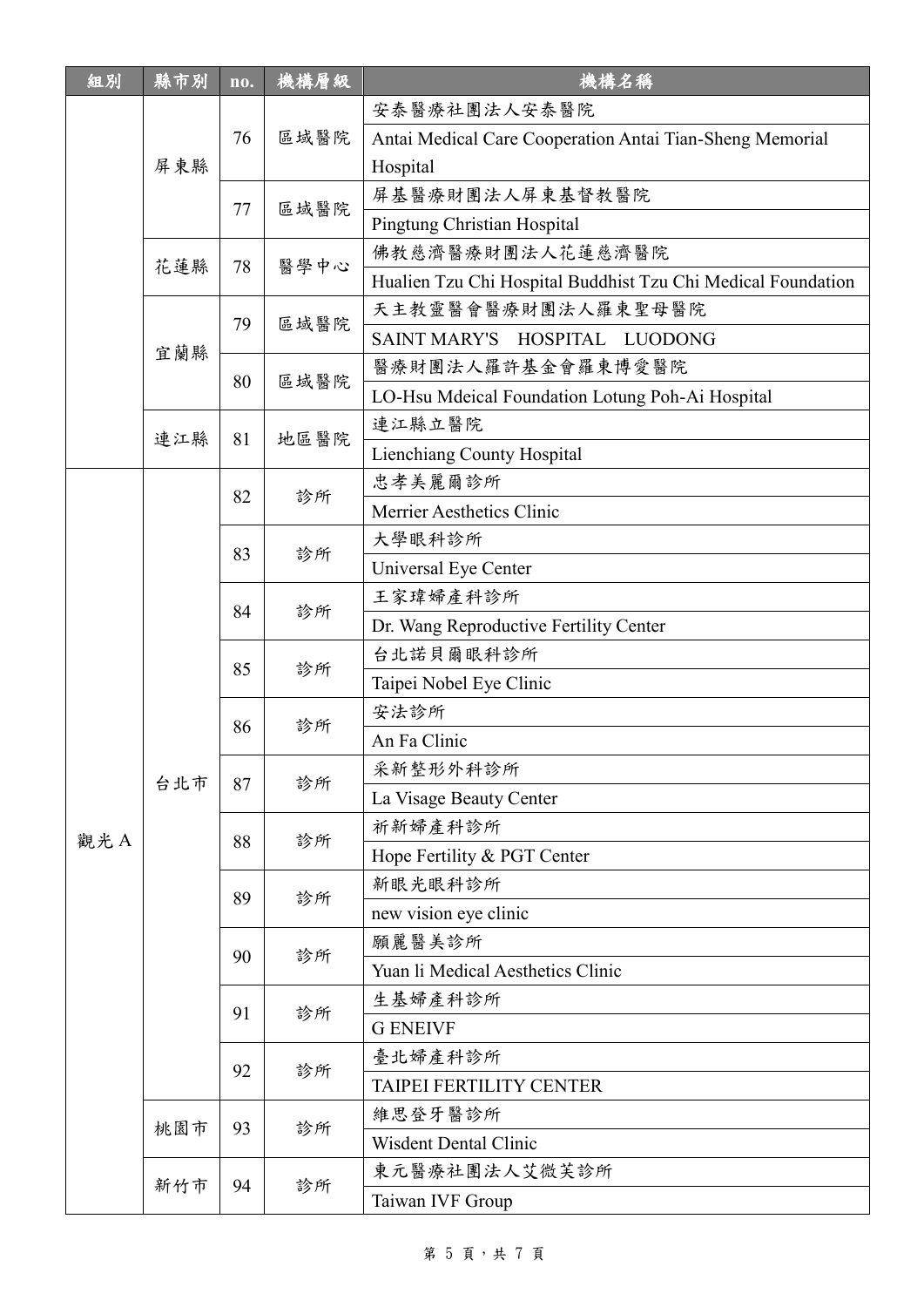| 組別  | 縣市別 | no. | 機構層級 | 機構名稱                                            |
|-----|-----|-----|------|-------------------------------------------------|
|     |     | 95  | 診所   | 大新婦產科診所                                         |
|     |     |     |      | Dashin Reproductive Center                      |
|     | 台中市 | 96  | 診所   | 敦御牙醫診所                                          |
|     |     |     |      | Éonus Dento Facial Care                         |
|     | 彰化縣 |     | 診所   | 欣向美牙醫診所                                         |
|     |     | 97  |      | Sense & Beauty Dental Center                    |
|     |     |     | 診所   | 許朝欽婦產科診所                                        |
|     | 台南市 | 98  |      | HSU CHAO-CHIN Obstetrics and Gynecology Clinic  |
|     |     |     | 診所   | 安禾診所                                            |
|     |     | 99  |      | An-Ho Clinic                                    |
|     | 高雄市 | 100 |      | 聯盟牙醫診所                                          |
|     |     |     | 診所   | Abc Dental Group HQ                             |
|     |     | 101 | 診所   | 徐永昌整形外科診所                                       |
|     |     |     |      | Dr. Hsu Plastic Surgery Clinic                  |
|     |     | 102 | 診所   | 立達診所                                            |
|     |     |     |      | Leader Clinic                                   |
|     |     | 103 | 診所   | 長庚醫療財團法人長庚診所                                    |
|     | 台北市 |     |      | Chang Gung Clinic                               |
|     |     | 104 | 診所   | 敦南諾貝爾眼科診所                                       |
|     |     |     |      | Dunnan Nobel Eye Clinic                         |
|     |     | 105 | 診所   | 聯安診所                                            |
|     |     |     |      | Lianan Wellness Center                          |
|     |     | 106 | 診所   | 李相台診所                                           |
|     |     |     |      | Dr. Lee clince                                  |
|     |     | 107 | 診所   | 尚行美耳鼻喉專科診所                                      |
|     |     |     |      | iSkin Health & Beauty Medical Center            |
| 觀光B |     | 108 | 診所   | 美無極美學診所                                         |
|     |     |     |      | Timeless Beauty Aesthetic and Medical Clinic    |
|     |     | 109 | 診所   | 群英整形外科診所                                        |
|     |     |     |      | <b>CHICING Aesthetic Medical Surgery Center</b> |
|     |     | 110 | 診所   | 慕顏時尚美學診所                                        |
|     |     |     |      | Visage Aesthetic Clinic                         |
|     |     | 111 | 診所   | 璞美整形外科醫美診所                                      |
|     |     |     |      | ARSTY AESTHETIC PLASTIC CLINIC                  |
|     |     | 112 | 診所   | 尚行美皮膚專科診所                                       |
|     |     |     |      | iSkin Health & Beauty Medical Center            |
|     |     | 113 | 診所   | 雅丰時尚診所                                          |
|     |     |     |      | Dunnan Nobel Eye Clinic                         |
|     |     | 114 | 診所   | 雅丰麗緻診所                                          |